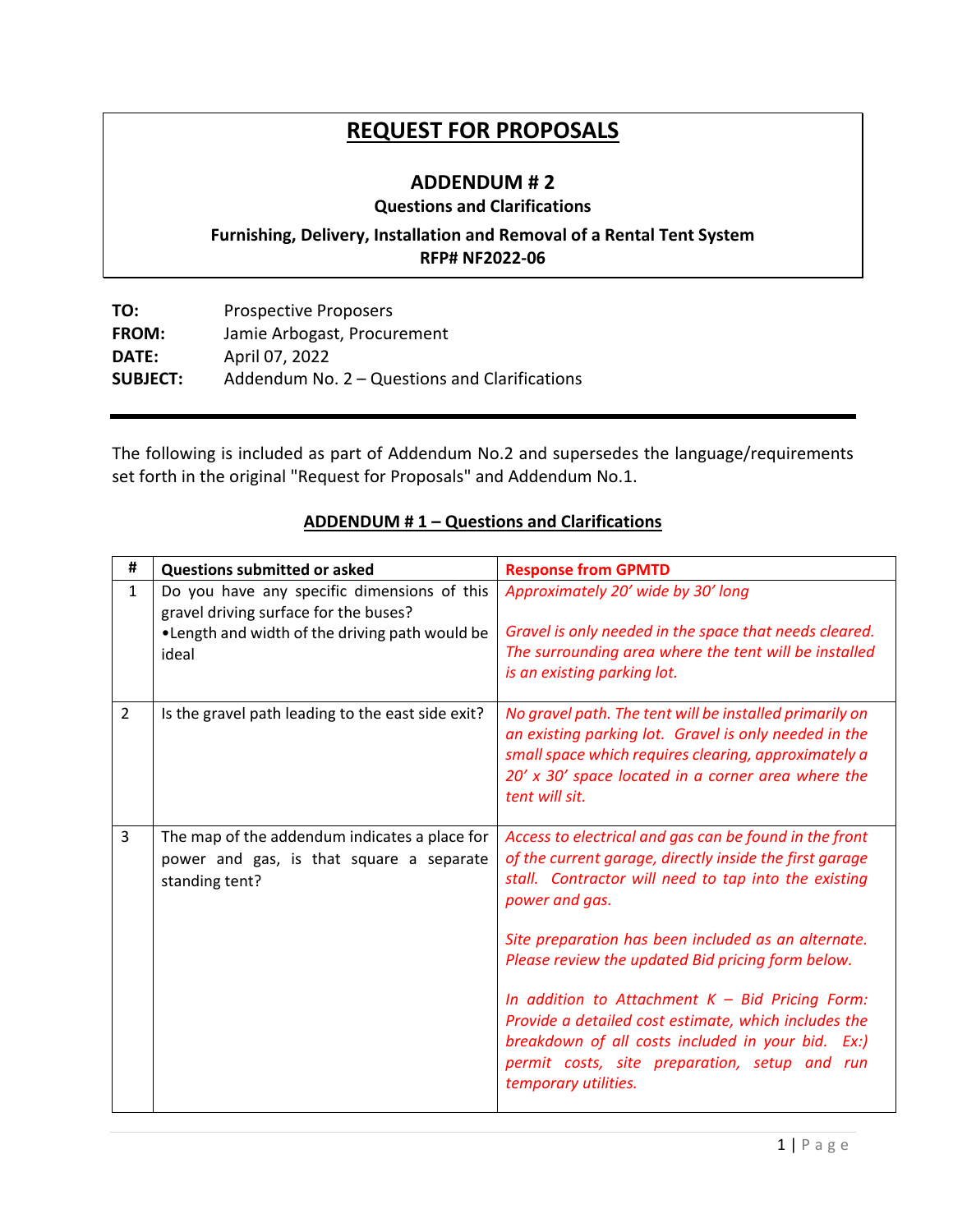| $\overline{4}$   | Looking at the HVAC, Air Exchange, and Lighting<br>for the Tent. On the Addendum it shows a spot<br>for power and gas.<br>Can I get specifications on how much power is<br>located in that spot? Is there enough power<br>sourced there to provide for the Lights, Heat,<br>AC, Air Exchange, and to Power the other<br>Functions of the tent? | The power is efficient to support the tent system.                                                                                                                                                                                                                                                                            |
|------------------|------------------------------------------------------------------------------------------------------------------------------------------------------------------------------------------------------------------------------------------------------------------------------------------------------------------------------------------------|-------------------------------------------------------------------------------------------------------------------------------------------------------------------------------------------------------------------------------------------------------------------------------------------------------------------------------|
| 5                | Clearing of the land $-$ this is not something we<br>do. You would be responsible for all site<br>preparations.                                                                                                                                                                                                                                | Site preparation has been included as an alternate.<br>Please review the updated Bid pricing form below.                                                                                                                                                                                                                      |
| 6                | Is this a rental or a purchase? If rental please<br>specify dates.                                                                                                                                                                                                                                                                             | Rental. Tentatively scheduled for October 2022 -<br><b>March 2023.</b>                                                                                                                                                                                                                                                        |
| $\overline{7}$   | Are you wanting the tent completely enclosed,<br>or just two ends open so that the busses can<br>pull in and out? Basically, I am asking if you just<br>need shade covering or if the tent needs to be<br>completely enclosed.                                                                                                                 | We are requesting a completely enclosed structure.                                                                                                                                                                                                                                                                            |
| 8                | How soon do you need this?                                                                                                                                                                                                                                                                                                                     | Bids are due on April 14, 2022 at 2:00pm (CST).                                                                                                                                                                                                                                                                               |
|                  |                                                                                                                                                                                                                                                                                                                                                | The procurement schedule is listed in section 1-7,<br>page 12 of the IFB document.                                                                                                                                                                                                                                            |
| $\boldsymbol{9}$ | Please see below. I did a quick sketch. This is a<br>100x100 tent. Is this what you're wanting?<br>There are no dimensions on your drawings, so I<br>don't know what the footprint of the proposed<br>area are.                                                                                                                                | Section 2-2 (13) specifies the system to be at a<br>minimum 82'x115'x13'. If your tent system does not<br>meet this requirement complete Attachment D<br>Approved Equals to specify any alternative solutions.<br>Provided that adequate space is available for the<br>buses to move in and out of the structure, this layout |
|                  |                                                                                                                                                                                                                                                                                                                                                | appears to be adequate.                                                                                                                                                                                                                                                                                                       |
|                  |                                                                                                                                                                                                                                                                                                                                                | The buses will need to stay in regular service during<br>operating hours, they will be moving in and out daily.<br><b>Space will</b>                                                                                                                                                                                          |
|                  | п<br>n                                                                                                                                                                                                                                                                                                                                         |                                                                                                                                                                                                                                                                                                                               |
|                  |                                                                                                                                                                                                                                                                                                                                                |                                                                                                                                                                                                                                                                                                                               |